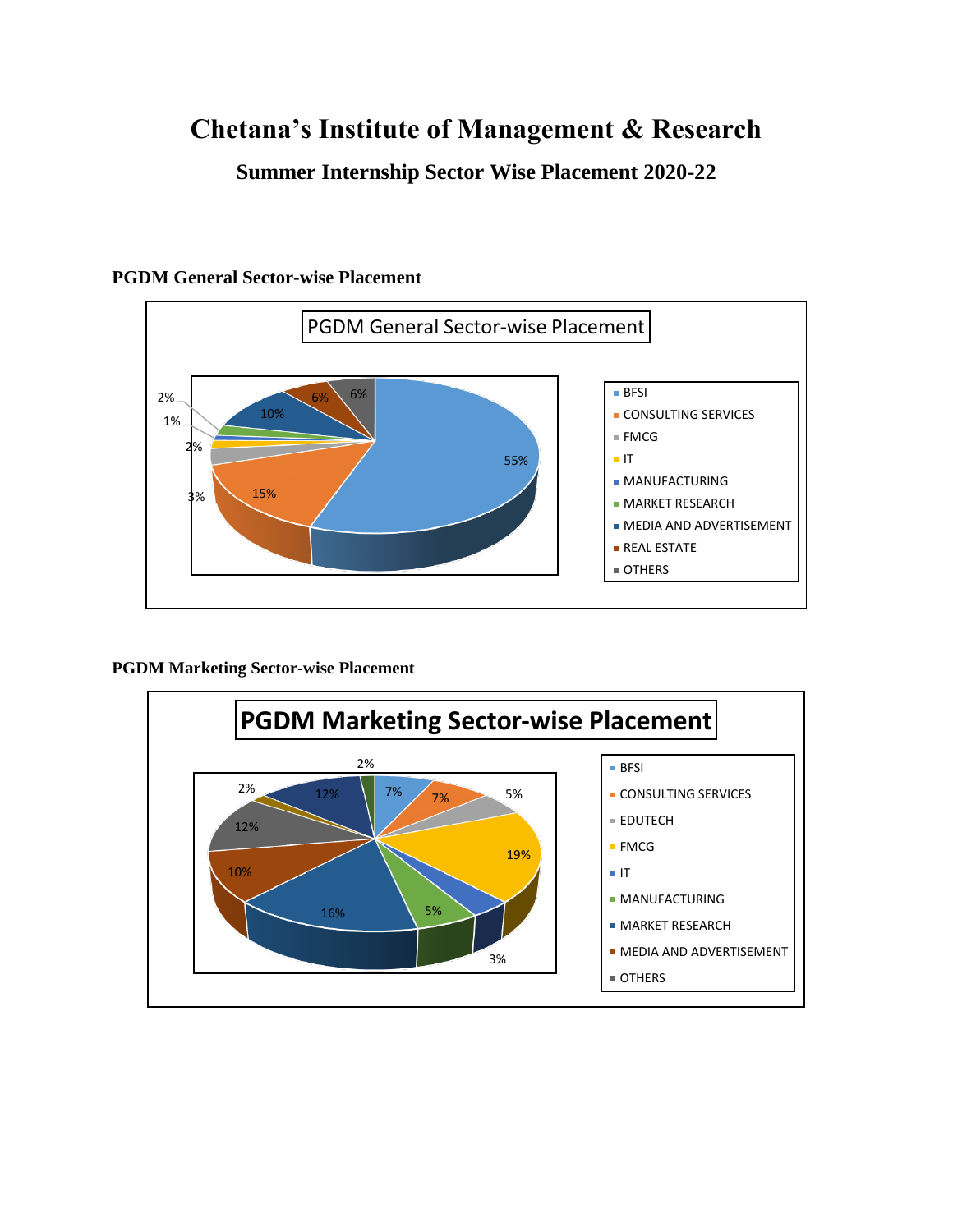| <b>CHETANA'S INSTITUTE OF MANAGEMENT &amp; RESEARCH</b> |                                              |
|---------------------------------------------------------|----------------------------------------------|
| SR.NO.                                                  | <b>SIP COMPANY VISTED LIST BATCH 2020-22</b> |
| $\mathbf{1}$                                            | A-1 FENCE                                    |
| $\overline{2}$                                          | <b>ABHINAV CERAMICS</b>                      |
| 3                                                       | ADITYA BIRLA CAPITAL                         |
| $\overline{4}$                                          | <b>ADIVED</b>                                |
| 5                                                       | ADVENTURES PROCESSING COMPANY                |
| 6                                                       | <b>AFM ADVISORY</b>                          |
| 7                                                       | <b>AIM INDIA</b>                             |
| 8                                                       | <b>AIRTEL ADS</b>                            |
| 9                                                       | AKSHAY TRADING CO.                           |
| 10                                                      | <b>ALGORITHMICS</b>                          |
| 11                                                      | <b>APAC</b>                                  |
| 12                                                      | <b>BAJAJ CAPITAL</b>                         |
| 13                                                      | <b>BB ADVISORY</b>                           |
| 14                                                      | <b>BLITZJOBS</b>                             |
| 15                                                      | <b>BOROSIL</b>                               |
| 16                                                      | <b>BTW GROUP</b>                             |
| 17                                                      | <b>BUSINESS QUANTS</b>                       |
| 18                                                      | C P PANDEY & CO/ ASSOCIATES                  |
| 19                                                      | <b>CANON</b>                                 |
| 20                                                      | <b>CAPITAL ASSIST</b>                        |
| 21                                                      | <b>CROWDERA</b>                              |
| 22                                                      | D.D. FOAM & FABRICS                          |
| 23                                                      | <b>DGTL INNOVATIONS</b>                      |
| 24                                                      | DID'NT APPLIED TO ANY COMPANY                |
| 25                                                      | DOESN'T NEED ASSISTANCE FROM PLACEMENT       |
| 26                                                      | <b>DUKES</b>                                 |
| 27                                                      | <b>EASY POLICY</b>                           |
| 28                                                      | <b>ECONOMIC TIMES EDGE</b>                   |
| 29                                                      | EPINOMI CONSULTING                           |
| 30                                                      | <b>EWS</b>                                   |
| 31                                                      | <b>EWX TECHNOLOGIES</b>                      |
| 32                                                      | <b>FACTSHEET</b>                             |
| 33                                                      | <b>FINMEN ADVISORY</b>                       |
| 34                                                      | <b>FOREVISION</b>                            |
| 35                                                      | <b>GELDWICKX</b>                             |
| 36                                                      | <b>GEP WORLDWIDE</b>                         |
| 37                                                      | <b>GLOBAL VOX POPULI</b>                     |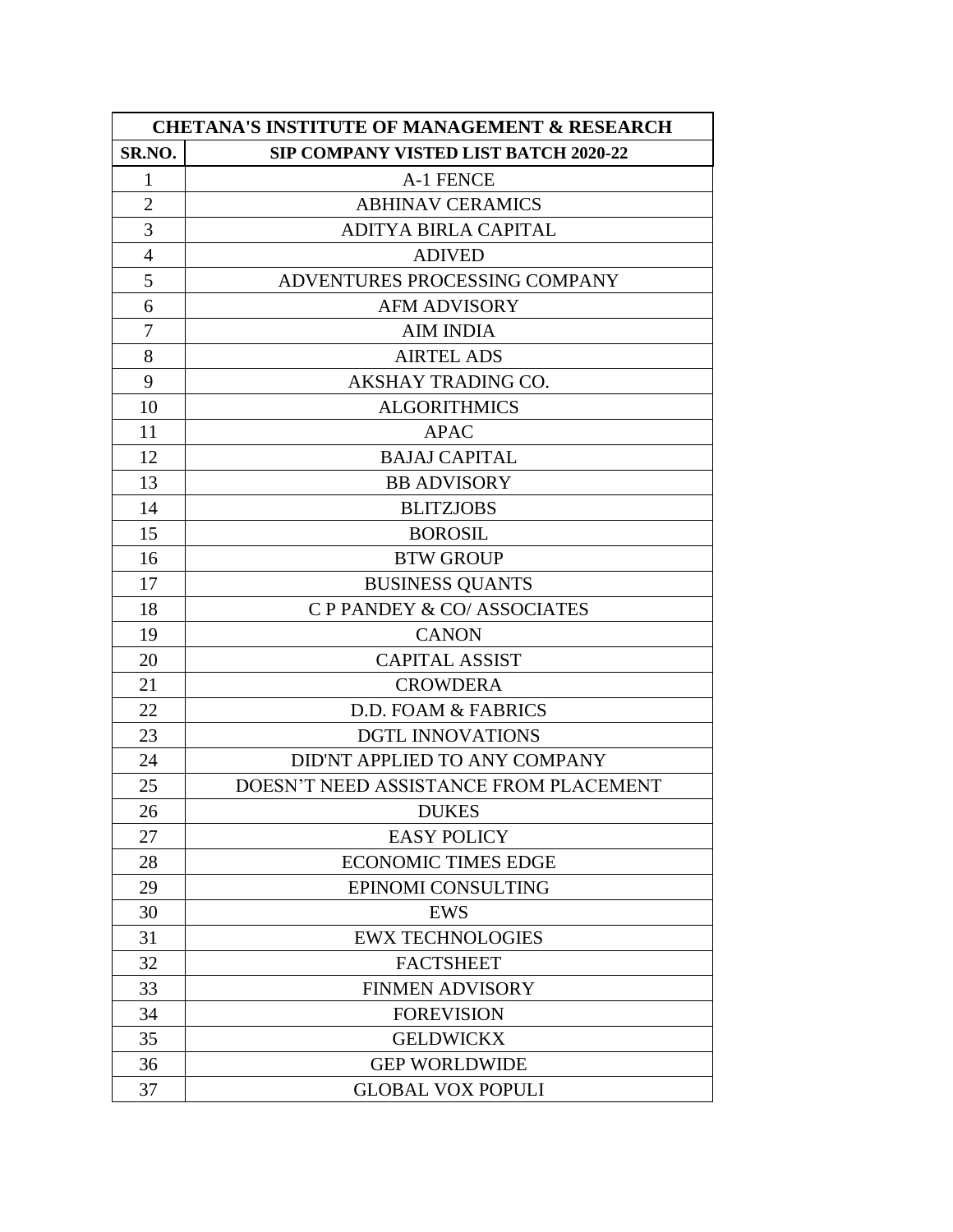| 38 | <b>GMV INDIA</b>                       |
|----|----------------------------------------|
| 39 | GO4CABS                                |
| 40 | <b>GROWTH ARROW</b>                    |
| 41 | <b>GTM&amp;SONS ADVISORY</b>           |
| 42 | <b>HDFC BANK</b>                       |
| 43 | <b>HDFC LIFE</b>                       |
| 44 | <b>HDFC LIMITED</b>                    |
| 45 | <b>HEM CORPORATION</b>                 |
| 46 | <b>HINDUSTAN TIMES</b>                 |
| 47 | <b>IMPACT GURU</b>                     |
| 48 | <b>INDOOR COMPOSITE</b>                |
| 49 | <b>INFIGON FUTURES</b>                 |
| 50 | <b>INPACT WEALTH</b>                   |
| 51 | <b>INSPLORE</b>                        |
| 52 | <b>ITC</b>                             |
| 53 | <b>JOHN BROS</b>                       |
| 54 | <b>KALPATARU LIMITED</b>               |
| 55 | <b>KNOWLEXON</b>                       |
| 56 | <b>KPMG</b>                            |
| 57 | <b>KRANTI LED LAMPS</b>                |
| 58 | <b>KRG STRATEGY CONSULTANTS</b>        |
| 59 | <b>LOAN SIFARISH</b>                   |
| 60 | <b>MAGNIK INDIA</b>                    |
| 61 | <b>MIRUS SOFTWARE</b>                  |
| 62 | <b>NEWCANVASS</b>                      |
| 63 | NOVERACION GLOBAL PVT. LTD.            |
| 64 | <b>OUTLOOK GROUP</b>                   |
| 65 | <b>PANTALOONS</b>                      |
| 66 | <b>PHOTOSHOOTO</b>                     |
| 67 | PIONEER MANAGEMENT CONSULTANCY         |
| 68 | PRAEDICO GLOBAL RESEARCH               |
| 69 | <b>PROPSTACK</b>                       |
| 70 | <b>PRUDENT</b>                         |
| 71 | R S CONSULTING                         |
| 72 | <b>RELIANCE DIGITAL</b>                |
| 73 | <b>RESUT AWAITED FROM COMPANY</b>      |
| 74 | SANJAY AND SNEHAL CHARTERED ACCOUNTANT |
| 75 | <b>SEASAM GROUP</b>                    |
| 76 | <b>SHRIHARI GOLD</b>                   |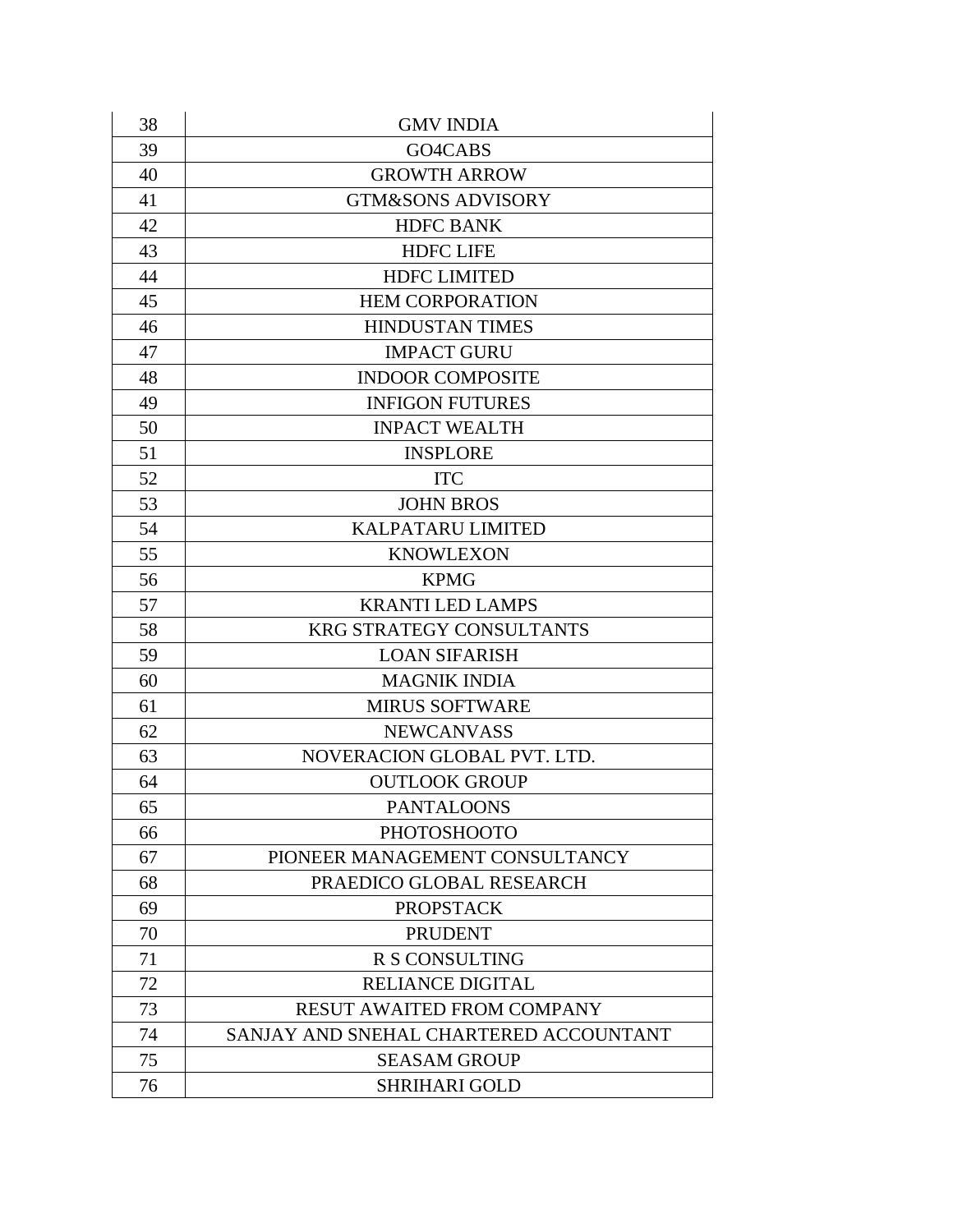| 77 | <b>SPEK DIGITAL</b>                           |
|----|-----------------------------------------------|
| 78 | <b>STONE MILL</b>                             |
| 79 | <b>SUKRUTE POLYTECH</b>                       |
| 80 | SVR MEDICAL TECHNOLOGIES PVT LTD.             |
| 81 | <b>SWIFT CONSULTANCY</b>                      |
| 82 | <b>TCS</b>                                    |
| 83 | <b>TEAM MANAGEMENT SERVICES</b>               |
| 84 | THE LIONS GRIT MEDIA                          |
| 85 | <b>TJSB</b>                                   |
| 86 | TRAINER COLLECTIVE-CORPORATE TRAINING COMPANY |
| 87 | <b>TRIEDGE SOLUTIONS</b>                      |
| 88 | UBIQUITOUS MEDIAWORKS PRIVATE LIMITED         |
| 89 | <b>UNISOURCE</b>                              |
| 90 | <b>VIKALP EDUCATION</b>                       |
| 91 | <b>VIVIDHATAA</b>                             |
| 92 | <b>WHITESPACE ANALYTICS</b>                   |
| 93 | WISHING WELL CORP.                            |
| 94 | <b>XANADU</b>                                 |
| 95 | <b>YES BANK</b>                               |
| 96 | YOURSBIZ (MEDICENTO)                          |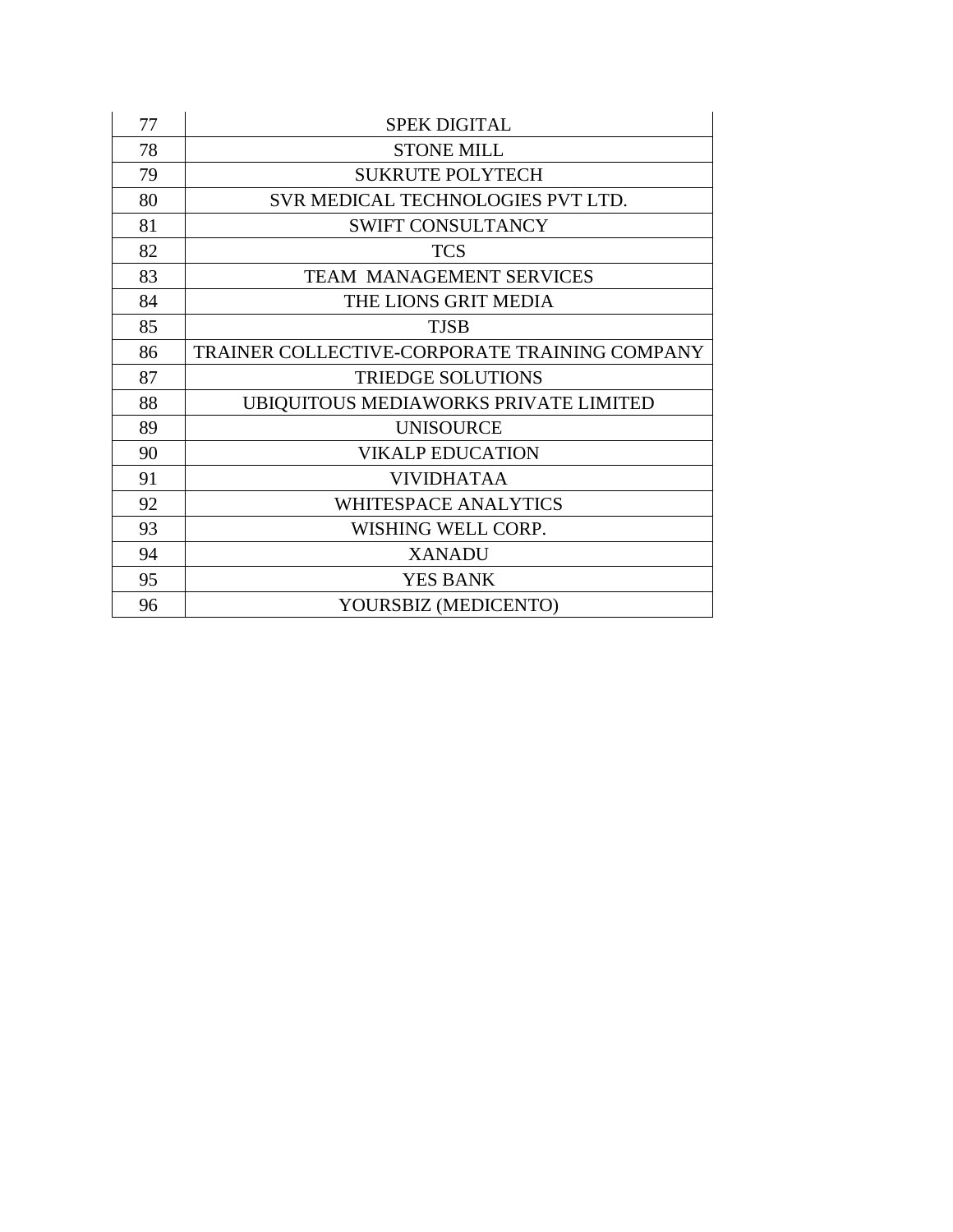## **Chetana's Institute of Management & Research**

**Summer Internship Sector Wise Placement 2019-21**

**PGDM General Sector-wise Placement** 



**PGDM Marketing Sector-wise Placement** 

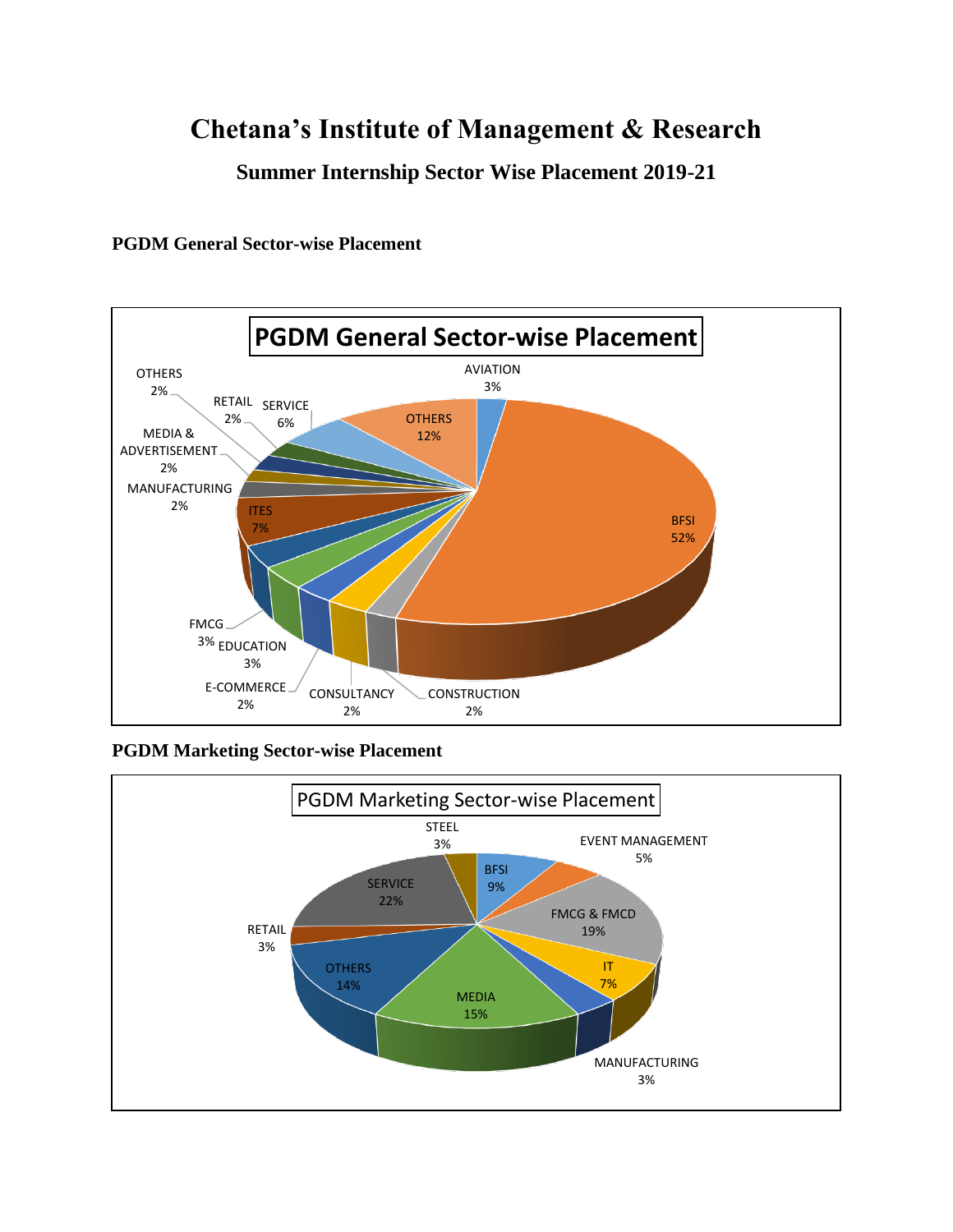| <b>CHETANA'S INSTITUTE OF MANAGEMENT &amp; RESEARCH</b> |                                          |
|---------------------------------------------------------|------------------------------------------|
| SR.NO.                                                  | SIP COMPANY VISTED LIST BATCH 2019-21    |
| $\mathbf{1}$                                            | 10XTD                                    |
| $\overline{2}$                                          | 9X MEDIA                                 |
| 3                                                       | <b>ACELOT</b>                            |
| $\overline{4}$                                          | <b>ACUMEN</b>                            |
| 5                                                       | ADVENTURES PROCESSING COMPANY            |
| 6                                                       | <b>AGAMI SPACES PVT LTD</b>              |
| $\overline{7}$                                          | <b>AIQUEST</b>                           |
| 8                                                       | <b>AIRCREWS AVIATION</b>                 |
| 9                                                       | <b>ANAND RATHI</b>                       |
| 10                                                      | <b>ARIHANT INDUSTRIES</b>                |
| 11                                                      | <b>AUGMENT DECK</b>                      |
| 12                                                      | AVI OILLESS DIE COMPONENTS INDIA PVT LTD |
| 13                                                      | <b>AWARATHON</b>                         |
| 14                                                      | <b>AXIS BANK</b>                         |
| 15                                                      | <b>BLITZ JOBS (7X VENTURES)</b>          |
| 16                                                      | <b>BOB FINANCIALS</b>                    |
| 17                                                      | <b>BUSINESS QUANT</b>                    |
| 18                                                      | <b>CEAT</b>                              |
| 19                                                      | <b>CROISSANCE</b>                        |
| 20                                                      | DEVANGI MEHTA & CO                       |
| 21                                                      | <b>DUKES</b>                             |
| 22                                                      | <b>EATLER</b>                            |
| 23                                                      | EDELWEISIS FINANCIAL SERVICES            |
| 24                                                      | EKJUTE RURAL URBAN FOOD SUPPLY           |
| 25                                                      | <b>EQUITY RIGHT</b>                      |
| 26                                                      | <b>EXIIME FINANCE AND SOLUTIONS</b>      |
| 27                                                      | <b>EXIM TRANSTRADE</b>                   |
| 28                                                      | <b>EXTRAMARKS</b>                        |
| 29                                                      | EY                                       |
| 30                                                      | FINXL (FACTSHEET)                        |
| 31                                                      | <b>FOREVISION</b>                        |
| 32                                                      | <b>FRINZA</b>                            |
| 33                                                      | <b>FUTURE GENERALI</b>                   |
| 34                                                      | <b>FUTURE GROUP</b>                      |
| 35                                                      | <b>GEARFLIQ MEDIA</b>                    |
| 36                                                      | <b>GMONEY PVT LTD</b>                    |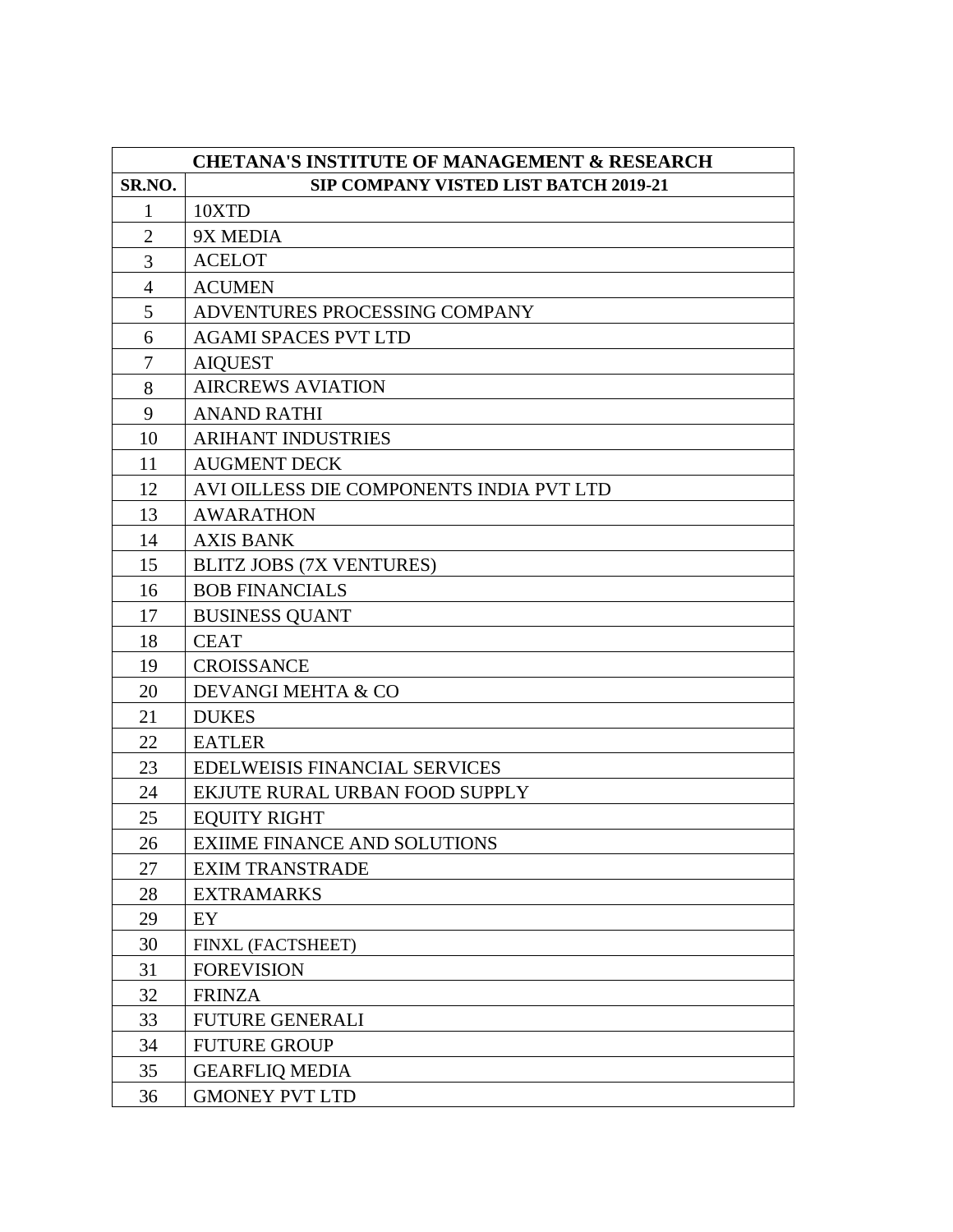| 37 | <b>GOCRACKIT</b>                           |
|----|--------------------------------------------|
| 38 | <b>GOOD LUCK INDIA</b>                     |
| 39 | <b>GUJRAT SIDHEE CEMENT LTD</b>            |
| 40 | HAYMARKET MEDIA PVT LTD                    |
| 41 | <b>HDFC LIFE</b>                           |
| 42 | <b>HINDUSTAN TIMES</b>                     |
| 43 | <b>IIFL SECURITIES LTD</b>                 |
| 44 | <b>ILLUSIONS BRAND SOLUTIONS</b>           |
| 45 | <b>IMPACT GURU</b>                         |
| 46 | <b>INSTANT SANITIZE</b>                    |
| 47 | <b>INVESTOSURE</b>                         |
| 48 | <b>ITC</b>                                 |
| 49 | <b>J MARATHON ADVISORY SERVICES</b>        |
| 50 | <b>JIO STUDIO</b>                          |
| 51 | <b>JOB VACANCY RESULT</b>                  |
| 52 | <b>JOHN BROS FINANCIAL SERVICES</b>        |
| 53 | KAILASA ANALYTICS AND SERVICES PVT LTD     |
| 54 | KANSAI NEROLAC PVT LTD                     |
| 55 | <b>KCG</b>                                 |
| 56 | <b>KERAKOLL</b>                            |
| 57 | KOTAK MAHINRA BANK LTD                     |
| 58 | <b>KRANTI LED LAMPS</b>                    |
| 59 | <b>KRUP MUSIC</b>                          |
| 60 | L & T INFOTECH                             |
| 61 | <b>LEGACY RESEARCH SOLUTIONS</b>           |
| 62 | <b>LOANSIFARISH</b>                        |
| 63 | <b>MWH HOLDINGS</b>                        |
| 64 | MY START UP YATRA                          |
| 65 | NNEELL'S INVEST                            |
| 66 | <b>OBTAIN IT</b>                           |
| 67 | <b>OUTLOOK GROUP</b>                       |
| 68 | <b>PANTALOONS</b>                          |
| 69 | PINEAPPLE GROUP                            |
| 70 | PRAGATI SOFTWARE PVT LTD                   |
| 71 | <b>PREDICTKAR</b>                          |
| 72 | <b>PUBLICVIBE</b>                          |
| 73 | RADIANCE MARKET RESEARCH                   |
| 74 | RICHIE ENTREPRENEURIAL VENTURE NEO PVT LTD |
| 75 | <b>SEEBA GROUP</b>                         |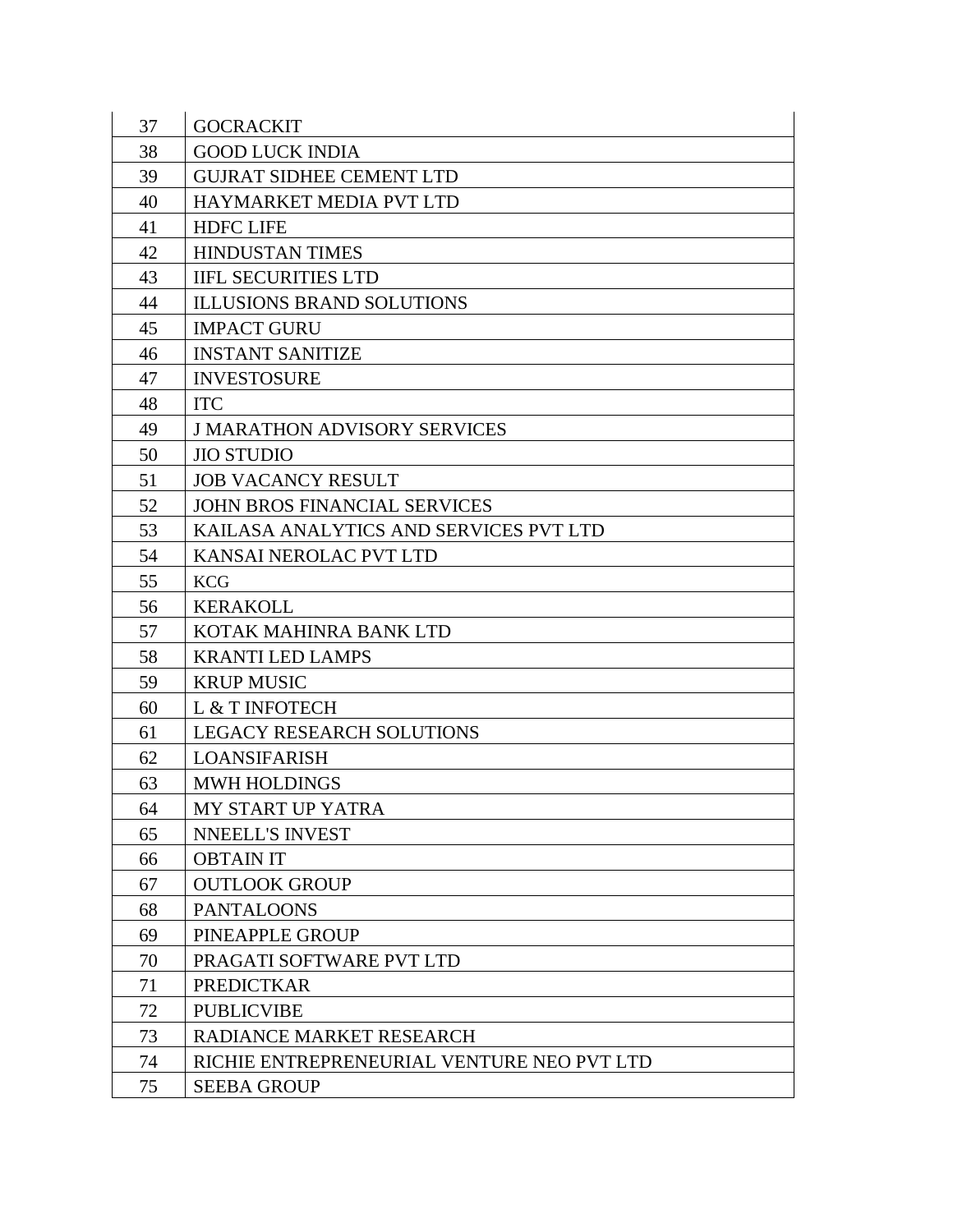| 76 | <b>SHAREKHAN</b>                                        |
|----|---------------------------------------------------------|
| 77 | <b>SIMAPT</b>                                           |
| 78 | <b>SKP BUSINESS CONSULTING LLP</b>                      |
| 79 | <b>SOCIO STORY</b>                                      |
| 80 | <b>SOUVNEAR</b>                                         |
| 81 | <b>SPADE EMS</b>                                        |
| 82 | SYNERGY RELATIONSHIP MANAGEMENT SERVICE PVT LTD         |
| 83 | <b>TALENT CORNER HR SERVICES</b>                        |
| 84 | <b>TATA AIA LIFE INSURANCE</b>                          |
| 85 | <b>TATA STEEL</b>                                       |
| 86 | <b>TECH TANTRA</b>                                      |
| 87 | <b>TECHAPPLE.NET</b>                                    |
| 88 | <b>TESCOM</b>                                           |
| 89 | TMC CO INC                                              |
| 90 | <b>TVC MEDIA</b>                                        |
| 91 | <b>VANS SKILLING</b>                                    |
| 92 | <b>VENTURA SECURITIES LIMITED</b>                       |
| 93 | <b>VIKALP EDUCATION</b>                                 |
| 94 | VIVEK R AGARWAL & CO                                    |
| 95 | VOLL SANTE FUNCTIONAL FOODS & NUTRACEUTIICALS PVT. LTD. |
| 96 | THE WADHWA GROUP                                        |
| 97 | <b>WAVES STRATEGY ADVISORS</b>                          |
| 98 | <b>ZEE</b>                                              |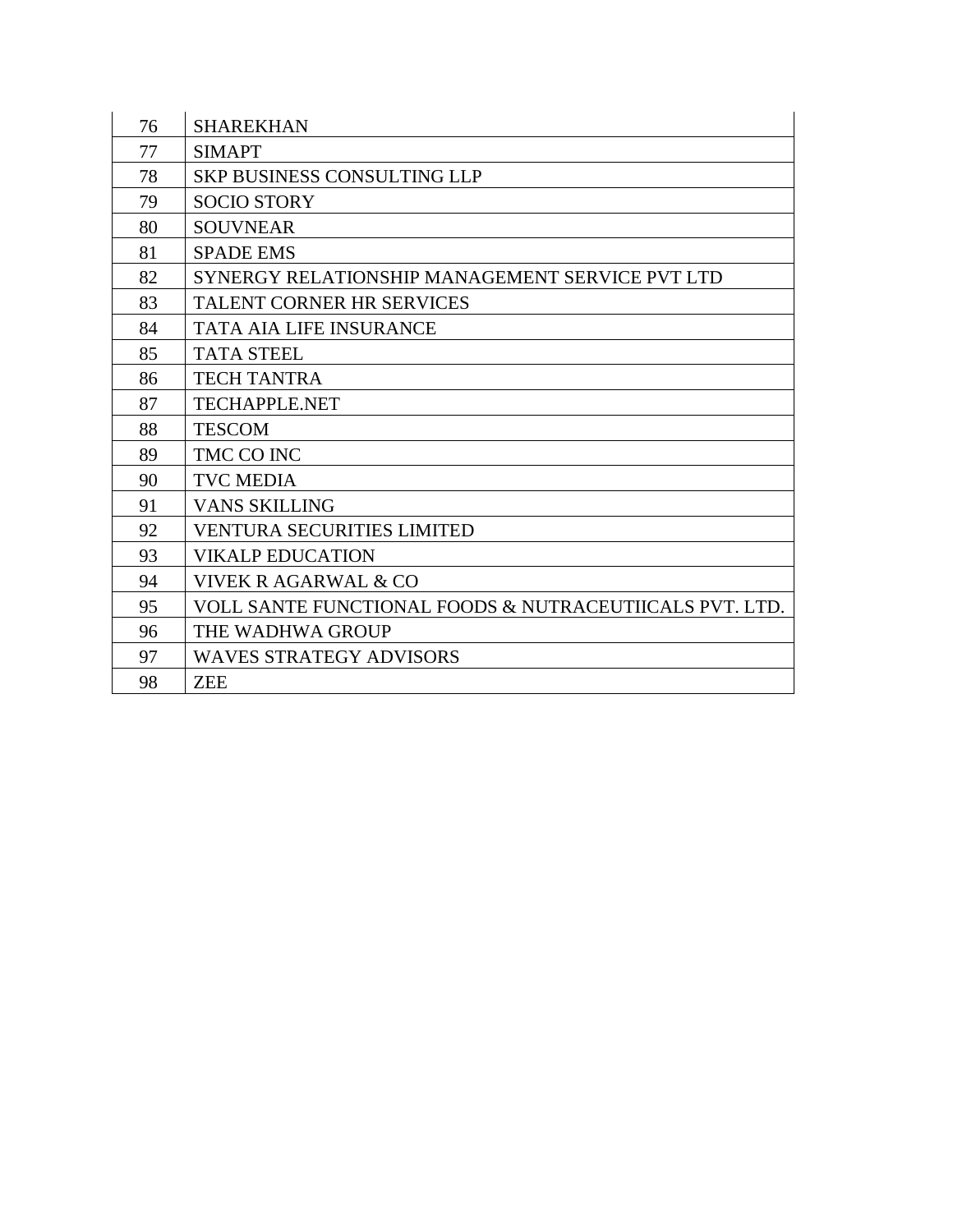## **Chetana's Institute of Management & Research**

### **Summer Internship Sector Wise Placement 2018-20**



**PGDM General Sector-wise Placement** 

#### **PGDM Marketing Sector-wise Placement**

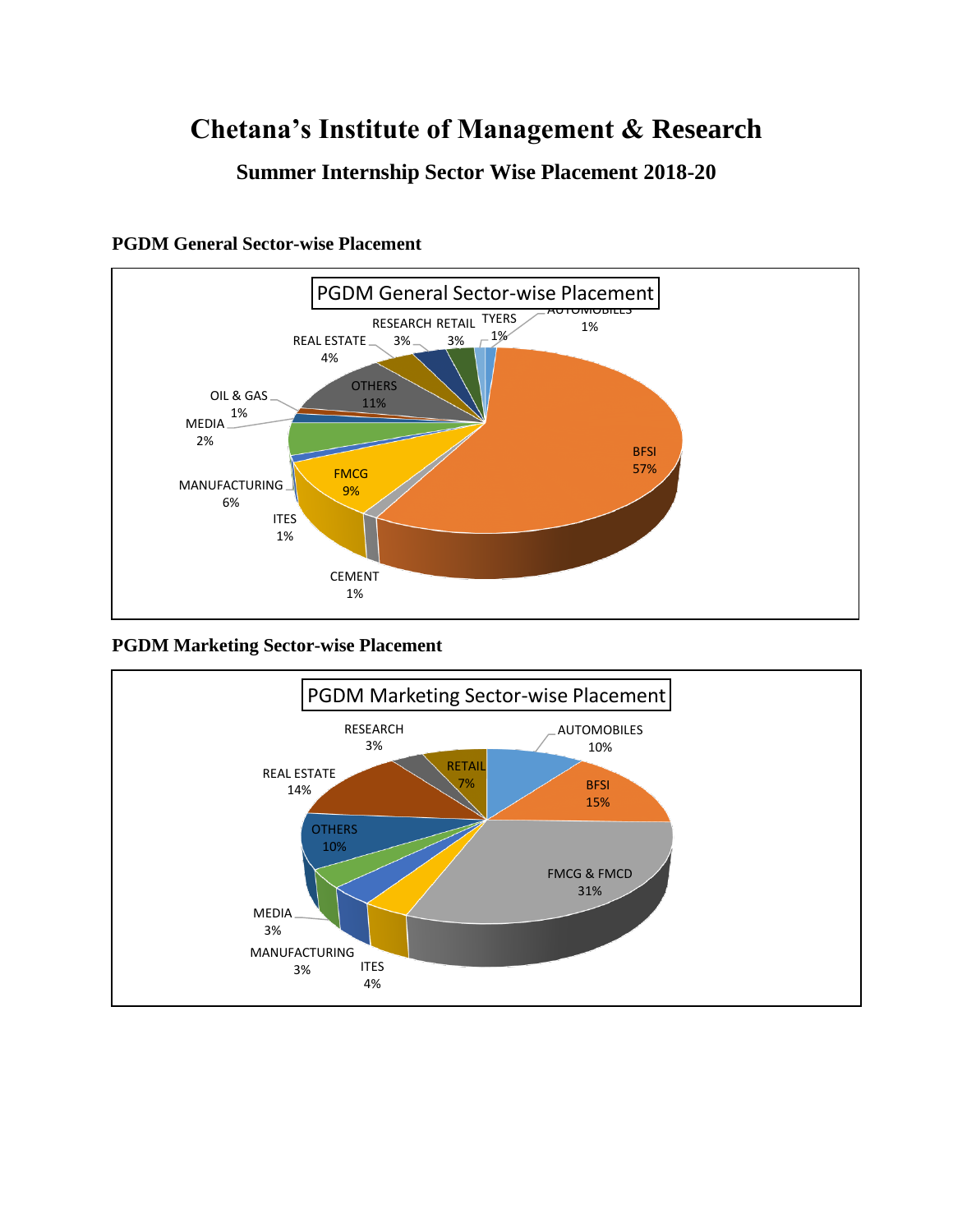| <b>CHETANA'S INSTITUTE OF MANAGEMENT &amp; RESEARCH</b> |                                            |
|---------------------------------------------------------|--------------------------------------------|
| SR.NO.                                                  | SIP COMPANY VISITED LIST BATCH 2018-20     |
| $\mathbf{1}$                                            | <b>19 SOURCE EVENTS</b>                    |
| $\overline{2}$                                          | <b>3I PUBLISHING</b>                       |
| 3                                                       | ADITYA BIRLA CAPITAL                       |
| 4                                                       | ADITYA BIRLA FASHION & RETAIL LTD          |
| 5                                                       | <b>AIR INDIA</b>                           |
| 6                                                       | <b>AIR INDIA SATS</b>                      |
| 7                                                       | <b>AIRTEL</b>                              |
| 8                                                       | <b>AMUL</b>                                |
| 9                                                       | <b>ANAND RATHI</b>                         |
| 10                                                      | <b>ANCHOR</b>                              |
| 11                                                      | <b>ARANCA</b>                              |
| 12                                                      | <b>ARCELOR MITTAL</b>                      |
| 13                                                      | <b>ARIHANT</b>                             |
| 14                                                      | ASHWAJITH ASSOCIATES CHARTERED ACCOUNTANTS |
| 15                                                      | <b>ASUS</b>                                |
| 16                                                      | <b>AU SMALL FINANCE BANK</b>               |
| 17                                                      | <b>AUSTRALIAN FOODS PVT LTD</b>            |
| 18                                                      | <b>B&amp;K SECURITIES</b>                  |
| 19                                                      | <b>BAJAJ FINANCE</b>                       |
| 20                                                      | <b>BANK OF BARODA</b>                      |
| 21                                                      | BARODA ASSET MANAGEMENT INDIA              |
| 22                                                      | BONVISTA FINANCIAL PLANNERS                |
| 23                                                      | <b>BPCL</b>                                |
| 24                                                      | <b>BRIDGEGROUP SOLUTIONS</b>               |
| 25                                                      | <b>BRIDGESTONE</b>                         |
| 26                                                      | <b>BRITANNIA</b>                           |
| 27                                                      | <b>CEAT</b>                                |
| 28                                                      | <b>CLOVER INFOTECH</b>                     |
| 29                                                      | <b>DELOITTE</b>                            |
| 30                                                      | DHL EXPRESS INDIA PVT LTD                  |
| 31                                                      | <b>DUKES</b>                               |
| 32                                                      | E&Y                                        |
| 33                                                      | <b>EDELWEISS BROKING LTD</b>               |
| 34                                                      | <b>EMERSON</b>                             |
| 35                                                      | <b>EQUINOX</b>                             |
| 36                                                      | <b>EQUITY RIGHTS</b>                       |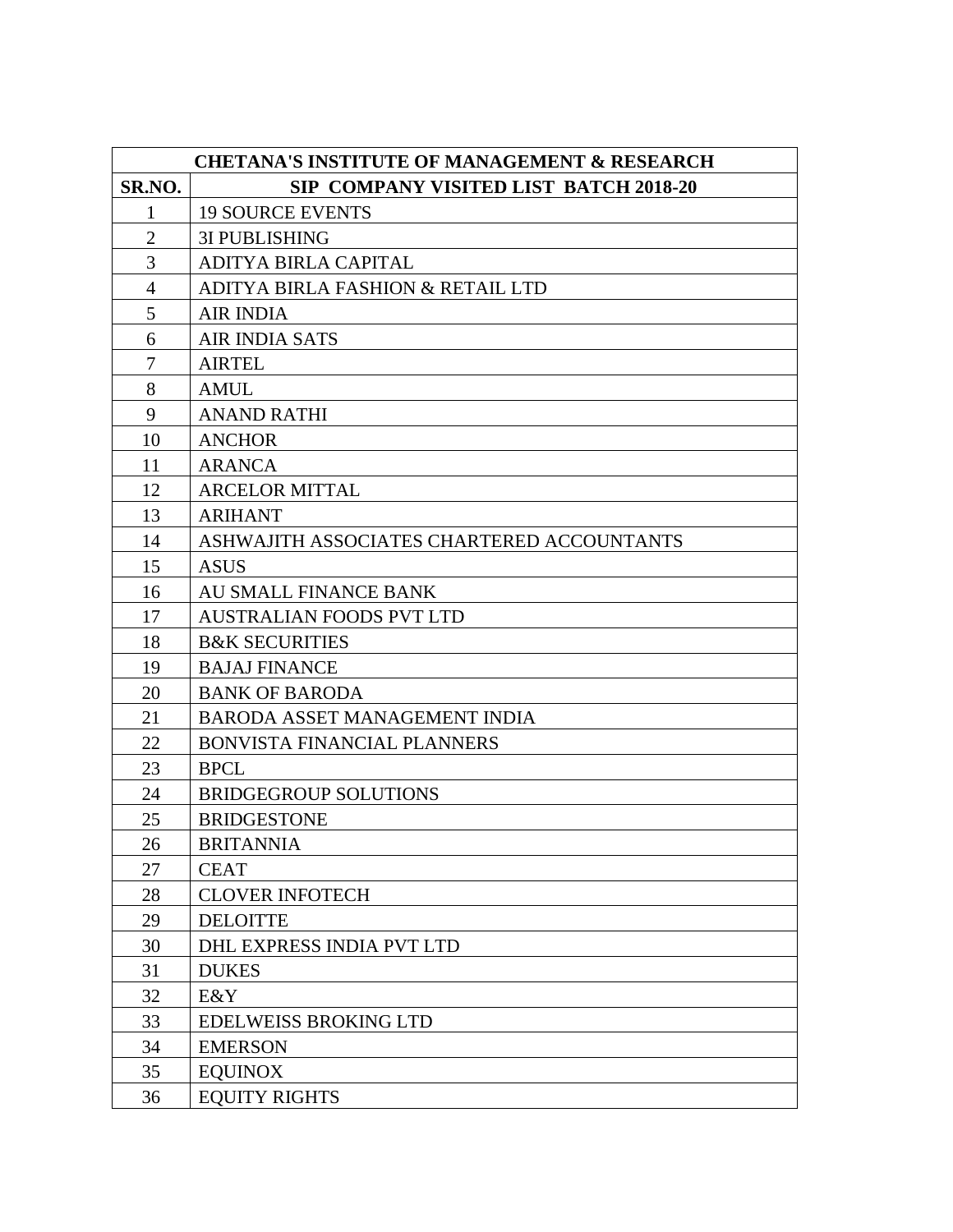| 37 | EXIM TRANSTRADE PVT LTD                     |
|----|---------------------------------------------|
| 38 | <b>FEVER FM</b>                             |
| 39 | <b>FIN SHIKSHA</b>                          |
| 40 | FLEXITUFF VENTURES INTERNATIONAL LTD        |
| 41 | FUTURE GENERALI INDIA INSURANCE COMPANY LTD |
| 42 | <b>GINGER HOTEL</b>                         |
| 43 | <b>GODREJ PROPERTIES</b>                    |
| 44 | <b>GREENBACK PVT LTD</b>                    |
| 45 | <b>GSK CONSUMER HEALTHCARE</b>              |
| 46 | <b>GULF OIL</b>                             |
| 47 | <b>GULF PETROCHEM</b>                       |
| 48 | <b>GVK</b>                                  |
| 49 | <b>HDFC BANK</b>                            |
| 50 | <b>HDFC LIFE INSAURANCE</b>                 |
| 51 | <b>HEM CORPORATION</b>                      |
| 52 | <b>HINDUSTAN TIMES</b>                      |
| 53 | HT MEDIA-MINT                               |
| 54 | <b>HURIX</b>                                |
| 55 | HYGIENIC RESEARCH INSTITUTE PVT. LTD.       |
| 56 | <b>IDBI BANK</b>                            |
| 57 | <b>IDBI MUTUAL FUNDS</b>                    |
| 58 | <b>IIFL</b>                                 |
| 59 | <b>INCRED</b>                               |
| 60 | <b>INDUSIND BANK</b>                        |
| 61 | <b>INFOBAHN</b>                             |
| 62 | <b>IOCL</b>                                 |
| 63 | <b>ITC</b>                                  |
| 64 | <b>JANAKALYAN BANK</b>                      |
| 65 | <b>JUBILIANT FOOD WORKS LTD</b>             |
| 66 | <b>JUST LIFESTYLE</b>                       |
| 67 | <b>KAIZEN</b>                               |
| 68 | <b>KALPATARU</b>                            |
| 69 | <b>KANTAR</b>                               |
| 70 | <b>KIFS TRADE CAPITAL</b>                   |
| 71 | <b>KNAV</b>                                 |
| 72 | <b>KOTAK SECURITIES</b>                     |
| 73 | <b>KPMG</b>                                 |
| 74 | <b>KRAFT EDUCATION SERVICES</b>             |
| 75 | LATIN MANHARLAL GROUP                       |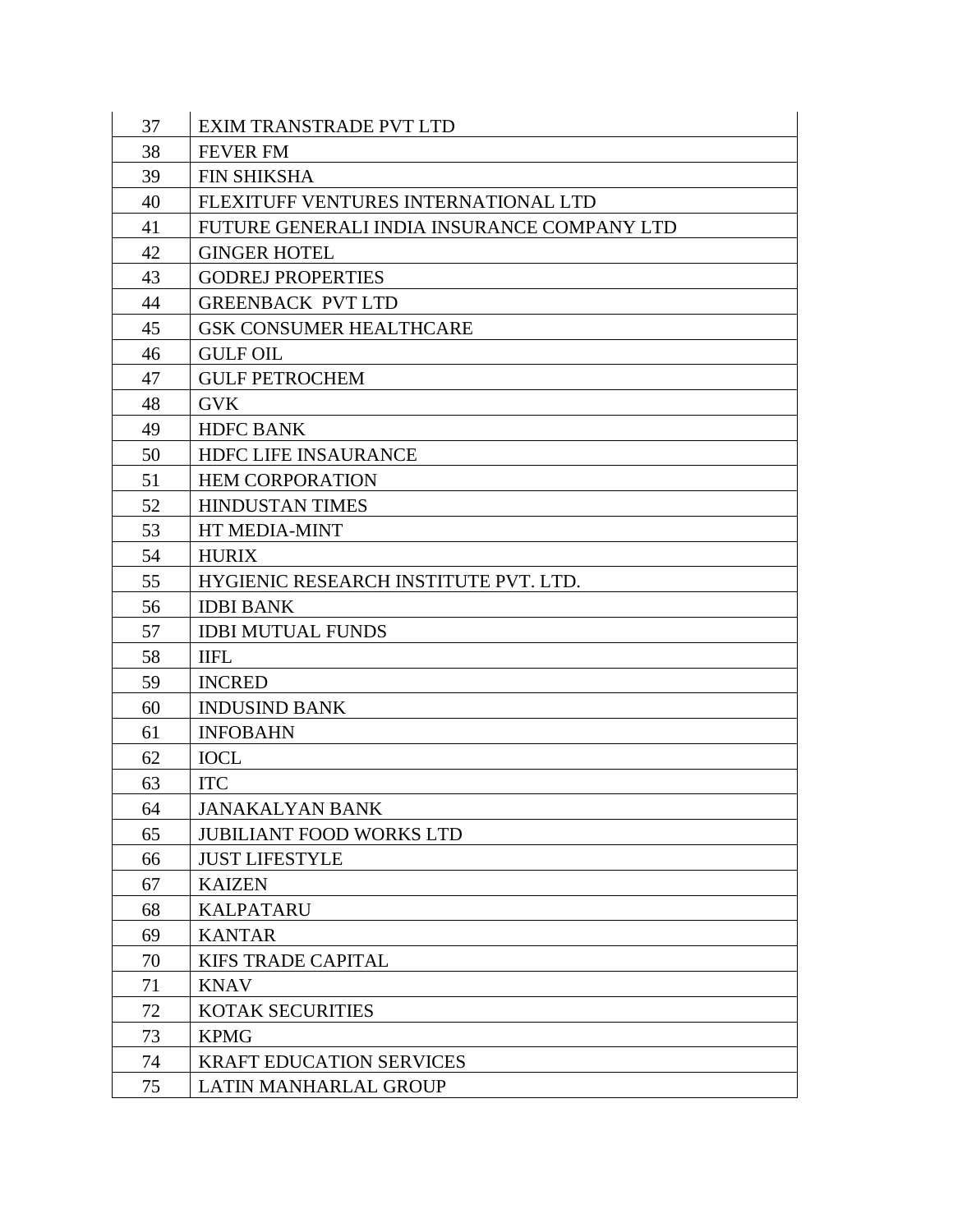| 76  | <b>LEGRAND</b>                                   |
|-----|--------------------------------------------------|
| 77  | <b>LTI</b>                                       |
| 78  | <b>LUXIRION WORLD</b>                            |
| 79  | <b>MAGITT</b>                                    |
| 80  | MAHINDRA & MAHINDRA LTD TRUCK AND BUSES DIVISION |
| 81  | <b>MAHINDRA LIFESPACES</b>                       |
| 82  | <b>MAPRO FOODS PVT LTD</b>                       |
| 83  | <b>MARICO</b>                                    |
| 84  | <b>MEGA NETWORK</b>                              |
| 85  | <b>MERU CABS</b>                                 |
| 86  | MESSEFRANKFRUIT                                  |
| 87  | <b>MINE CODES</b>                                |
| 88  | <b>MINTIFI</b>                                   |
| 89  | <b>MOTILAL OSWAL</b>                             |
| 90  | N J GROUP                                        |
| 91  | <b>NABARD</b>                                    |
| 92  | <b>NARIMAN FINVESTING</b>                        |
| 93  | <b>NAVNIT MOTORS BMW</b>                         |
| 94  | <b>NDW GROUP</b>                                 |
| 95  | <b>NESTLE</b>                                    |
| 96  | <b>NEW SCANVASS</b>                              |
| 97  | <b>NIELSEN INDIA</b>                             |
| 98  | <b>NIKE</b>                                      |
| 99  | NIPPON LIFE ASSET MANAGEMENT                     |
| 100 | NUVOCO VISTAS CORP                               |
| 101 | <b>OCCUPETAL</b>                                 |
| 102 | OGILVY AND MATHER PVT LTD                        |
| 103 | <b>PANTALOONS</b>                                |
| 104 | PARLE AGRO                                       |
| 105 | PERFETTI VAN MELLE                               |
| 106 | PIRAMAL CAPITAL AND HOUSING FINANCE              |
| 107 | <b>PREFETTI</b>                                  |
| 108 | <b>QUANTUM GLOBAL</b>                            |
| 109 | RASHTRIYA CHEMICAL AND FERTILIZERS(RCF)          |
| 110 | <b>RAYMOND</b>                                   |
| 111 | <b>RDC CONCRETE</b>                              |
| 112 | <b>RELIANCE SMART</b>                            |
| 113 | <b>RK SWAMY BBDO</b>                             |
| 114 | <b>SAI ESTATE</b>                                |
|     |                                                  |